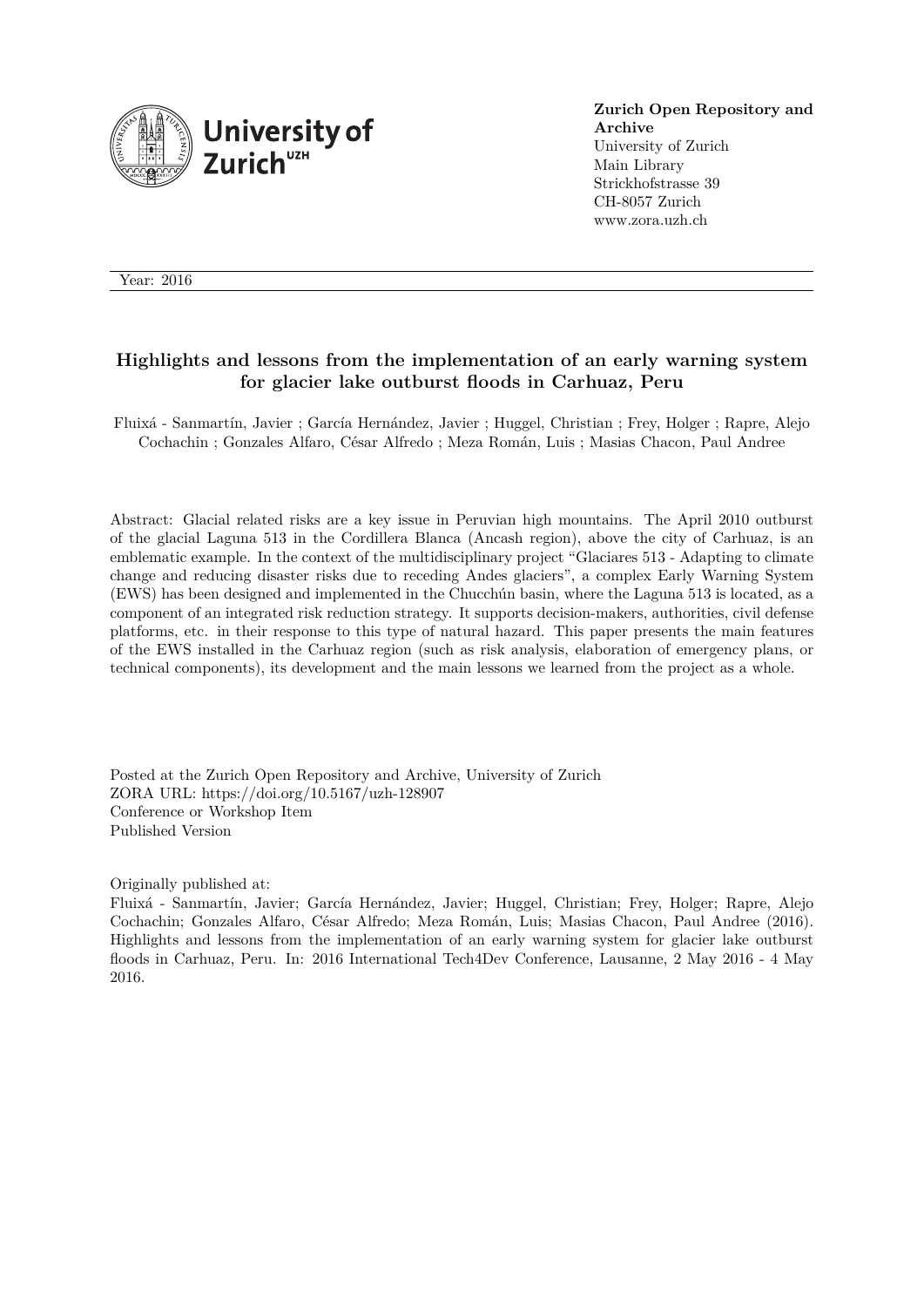# **Highlights and Lessons from the Implementation of an Early Warning System for Glacier Lake Outburst Floods in Carhuaz, Peru.**

Javier Fluixá-Sanmartín<sup>1</sup>, Javier García Hernández<sup>1</sup>, Christian Huggel<sup>2</sup>, Holger Frey<sup>2</sup>, Alejo Cochachin Rapre<sup>3</sup>, César Alfredo Gonzales Alfaro<sup>4</sup>, Luis Meza Román<sup>5</sup>, Paul Andree Masías Chacón<sup>6</sup>

<sup>1</sup>Centre de recherche sur l'environnement alpin (CREALP), Sion, Switzerland

 $2$  Department of Geography, University of Zurich (UZH), Zurich, Switzerland

<sup>3</sup>Unidad de Glaciología y Recursos Hídricos (UGRH), Autoridad Nacional de Agua, Huaraz, Peru

<sup>4</sup>CARE Perú, Huaraz, Peru.

<sup>5</sup>Municipalidad de Carhuaz, Carhuaz, Peru.

<sup>6</sup> Corporacion RD S.R.L., Cusco, Peru.

#### **Presenting author's email address:** javier.fluixa@crealp.vs.ch

*Biography of Presenting Author: Javier Fluixá-Sanmartín is a Civil Engineer with over 6 years of experience in hydraulic modelling, dam risk management and flood forecasting. Since 2014, he has been working at the CREALP as a hydrologic and hydraulic specialist, mainly working on the implementation of flood forecasting and early warning systems in different river basins. He has also collaborated for several years with the Hydraulic and Environmental Department of the Universitat Politècnica de València in Spain, where he has developed and applied a dam risk analysis tool to several Spanish dams.*

**Abstract:** Glacial related risks are a key issue in Peruvian high mountains. The April 2010 outburst of the glacial Laguna 513 in the Cordillera Blanca (Ancash region), above the city of Carhuaz, is an emblematic example. In the context of the multidisciplinary project "Glaciares 513 - Adapting to climate change and reducing disaster risks due to receding Andes glaciers", a complex Early Warning System (EWS) has been designed and implemented in the Chucchún basin, where the Laguna 513 is located, as a component of an integrated risk reduction strategy. It supports decision-makers, authorities, civil defense platforms, etc. in their response to this type of natural hazard. This paper presents the main features of the EWS installed in the Carhuaz region (such as risk analysis, elaboration of emergency plans, or technical components), its development and the main lessons we learned from the project as a whole.

**Keywords:** Early Warning System, Peruvian Andes, risk management.

### **Full Paper**

### 1. Introduction

The Peruvian high mountains are often affected by mountain disasters such as ice and rock avalanches, glacial lake outburst floods (GLOF), floods or debris flows. Among them, outbursts of glacier lakes are considered as the most far-reaching glacial hazard (Kääb et al., 2005). In particular in relatively densely populated mountain ranges such as the European Alps, the Himalayas, or the tropical Andes, where infrastructure and settlements are located within the range of potential GLOFs, the risk emanating from glacier lakes has to be addressed.

As a major element of an integrated risk management strategy, Early Warning Systems (EWS) represent a viable and promising non-structural tool for mitigating climate change-related risks. It prevents loss of life and reduces the economic and material impact of disasters. To be effective, EWS need to actively involve the communities at risk, facilitate public education and awareness of risks, effectively disseminate messages and warnings and ensure there is constant state of preparedness (ISDR, 2006).

Four main interlinked elements of an early warning system can be identified (ISDR, 2006): **(i) Risk Knowledge** through the collection and analysis of data concerning hazards and vulnerabilities, evacuation routes, etc.; **(ii) Monitoring and Warning Service**, at the core of the system, for predicting and forecasting hazards, and for continuously monitoring hazard parameters, which is essential to the generation of accurate warnings in a timely fashion; **(iii) Dissemination and Communication**, for warnings must reach those at risk using predefined national, regional and community appropriate communication systems; **(iv) Response Capability** where education and preparedness programs play a key role.

EWS in high-mountain contexts are highly complex systems (Frey et al., 2014; Schneider et al., 2014). On the one hand, they have to include monitoring sensors and a communication network for data and voice. On the other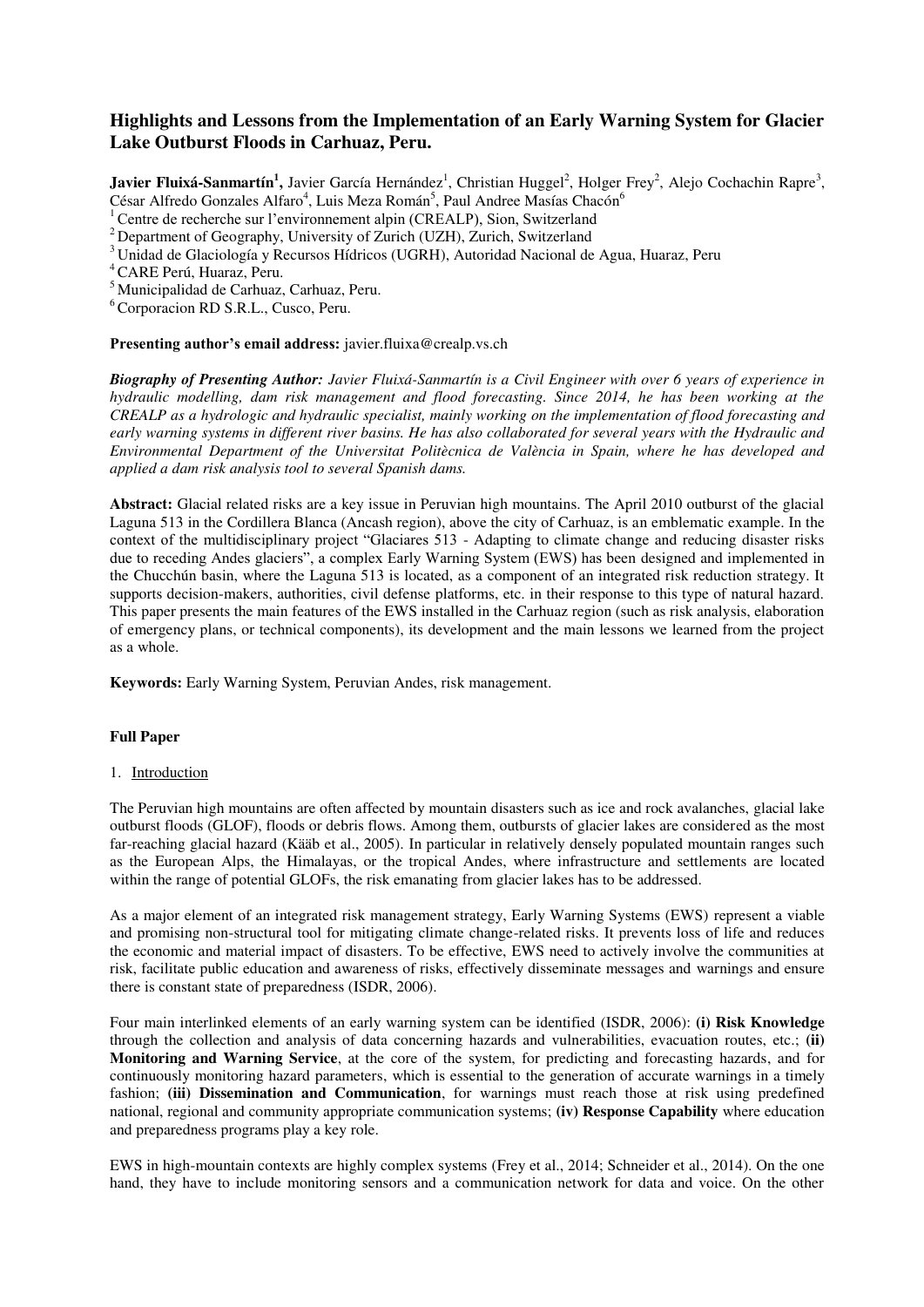hand, they have to establish clear procedures, define institutional responsibilities and response measures, and most importantly involve local stakeholders to ensure that adequate actions are taken according to different warning levels.

In this paper, the main features of the EWS implemented in the Carhuaz region and the relevant lessons learned from the project are presented, including potential developments to solve detected weaknesses and/or to enhance aspects of the system.

# 2. Study region

The Cordillera Blanca, in the tropical Andes of Peru [\(Figure 2.1\)](#page-2-0), supplies water to many towns and cities located in the valley of the Callejon de Huaylas. It is however also a source of hazards due the occurrence of ice and rock avalanches, and ensuing GLOFs which have been historically threatening the population of this area (Carey et al., 2012). More recently, in April 2010 an overflow of the glacial lake "Laguna 513" (Huaraz, Ancash) was caused by the impact of an avalanche of rock and ice, which in turn, triggered a flood wave that transformed into a debris flow that impacted downstream areas reaching the city of Carhuaz. Fortunately, nobody was seriously injured, but damage to property was considerable.

This mountain range has a glacier coverage of more than  $500 \text{ km}^2$  (Racoviteanu et al., 2008), which accounts for about 25% of the World's tropical glaciers. The glacial lake "Laguna 513" (4428 m a.s.l.,  $9^{\circ}12^{\circ}45^{\circ}$ 'S, 77°33'00''W) formation started in the early 1970s by filling a basin that was uncovered by the shrinking Glacier 513, and several smaller lake outbursts took place in the 1980s. In the early 1990s the lake level was lowered artificially, and a permanent tunnel system was installed in the bedrock dam of the lake, a structural measure that reduces not only the probability of failure but also the social and economic consequences.



<span id="page-2-0"></span>*Figure 2.1 (a) Location of the Cordillera Blanca, Peru (Modified from Schneider et al., 2014). Black rectangle indicates the location of b. (b) Oblique view of Mt. Hualcán, Laguna 513, and the city of Carhuaz in the foreground (from GoogleEarth).* 

Laguna 513 is one of the 14 lakes declared as posing a high hazard in the Cordillera Blanca (ANA, 2014) endangering the growing population of the Callejón de Huaylas. Due to its vicinity to the settlements, combined with the frequent avalanching and the seismic activity, an integrated hazard assessment, including a detailed study of the current hazard situation and possible future scenarios as well as measures to improve local knowledge, capacities and specific adaptation measures, were urgently required, as emphasized in different studies (Mark & Seltzer, 2005; Racoviteanu et al., 2008; Vuille et al., 2008).

From 2011 to 2015, a multidisciplinary project for sustainable reduction of climate change-related risk in high mountains was accomplished: "Glaciares 513 - Adapting to climate change and reducing disaster risks due to receding Andes glaciers". Within the context of this project, an operational EWS against GLOFs was designed and implemented at Laguna 513, and the necessary emergency response protocols were developed (Muñoz et al. 2015). CARE Peru's experience implementing community early warning systems, and the University of Zurich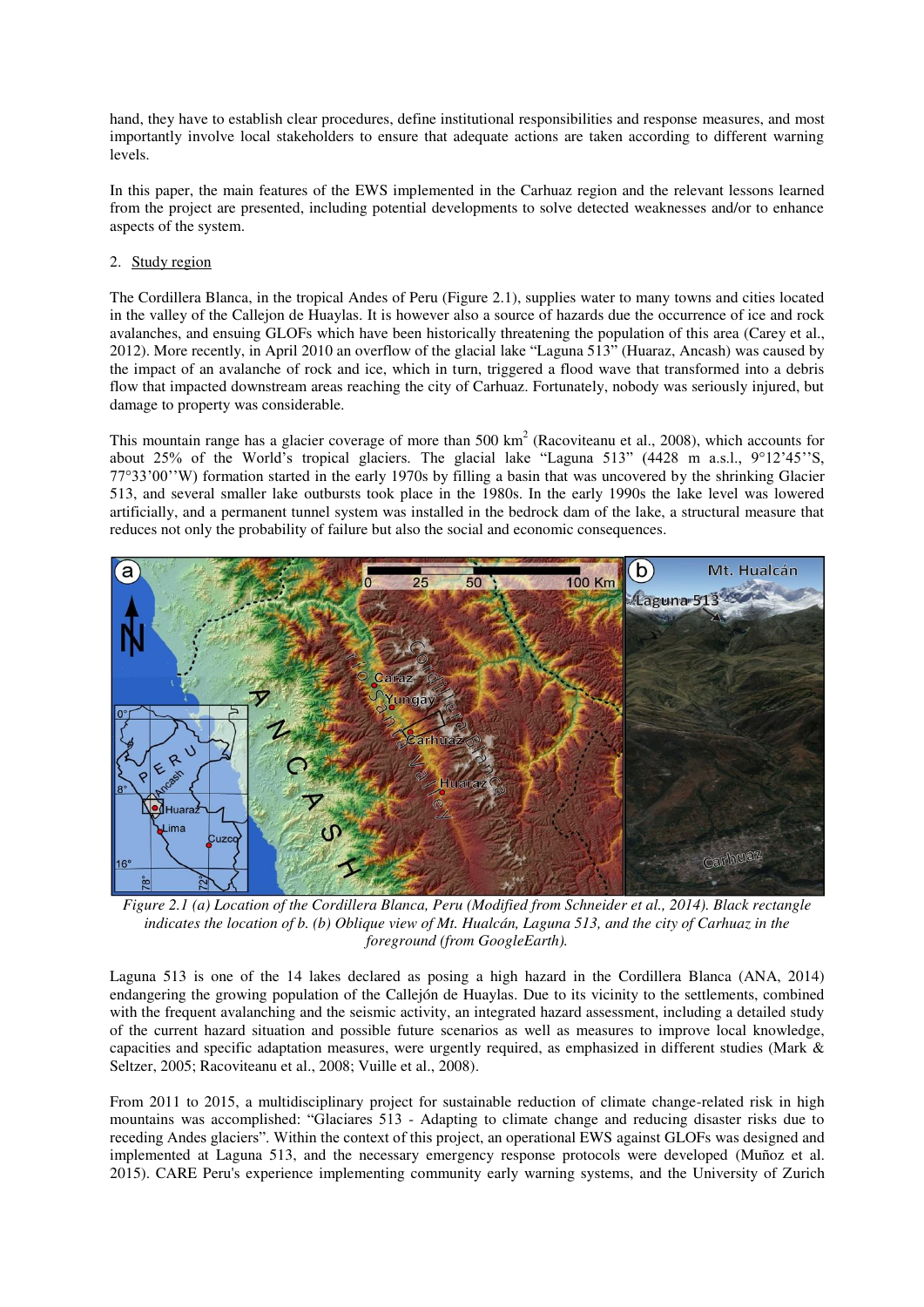with a large experience in glacier hazard and risk research, facilitated the design of this innovative and unique system in Latin America.

# 3. Description of the EWS implemented in Carhuaz

The EWS implemented at Laguna 513 includes the above-mentioned four key elements of people-centered EWS, which are described below.

# *(i) Risk Knowledge (GLOF modeling)*

In order to assess the stability conditions of the Mount Hualcán and the response of Laguna 513 facing potential avalanches, the modeling approach used by Schneider et al. (2014) to reconstruct the 2010 outburst was used. This model chain represents the process as an iterative cascade of interacting physically-based models. The model was used to simulate both the 2010 outburst as well as an ensemble of potential scenarios of different magnitudes, which finally resulted in a hazard map for GLOF hazards for the entire catchment, including the urban area of Carhuaz.

For the modeling, the process chain of the 2010 event was divided into three main parts: the rock-ice avalanche, the displacement wave in the lake, and the GLOF, which was further subdivided into the different flow types. For this purpose, two models were used: the hydrodynamic IBER model (IBER, 2010) for the spillover hydrograph definition and the displacement wave, and the RAMMS (RApid Mass MovementS) model (Christen et al., 2010) for the avalanche and GLOF modeling. Inundated areas modeled by RAMMS correspond well with field evidences and post-event imagery.

According to the guidelines from Raetzo et al. (2002), flow velocities and flow heights can be translated into different levels of intensity. Three scenarios had to be defined: the dimensions of the 2010 event were taken for the small scenario (450'000 m<sup>3</sup>); the medium and large scenarios involved avalanche volumes of 1 and 3 million m<sup>3</sup>, respectively (Schneider et al., 2014). Combining those levels of intensity with the flow heights and flow velocities modeled for the three scenarios, the final hazard map was obtained [\(Figure 3.1\)](#page-3-0). This hazard map was then used to define the evacuation routes that were assessed and approved by the Civil Defense Platform.



<span id="page-3-0"></span>*Figure 3.1 Combined hazard levels from the three scenarios; lower panel: generalized form, corresponding to the final hazard map for GLOFs for the entire catchment. (Figs. from Schneider et al., 2014).*

# *(ii) Monitoring and Warning Service (implementation of stations and sensors)*

The monitoring and warning system installed in Carhuaz comprises the following stations and sensors (Figure 3.2):

A. Glacier and lake monitoring station at Laguna 513 (4491 m a.s.l.): 4 geophones (devices that record ground movements due to avalanches on Laguna 513 and convert them into voltage) mounted in the bedrock and located close to the station, measuring continuously and sending data in 5 second intervals; additionally, 2 cameras taking photos every 5 seconds during daylight hours, one oriented to the face of Mt. Hualcán, one oriented to the dam of Laguna 513. The station receives the signals from the geophones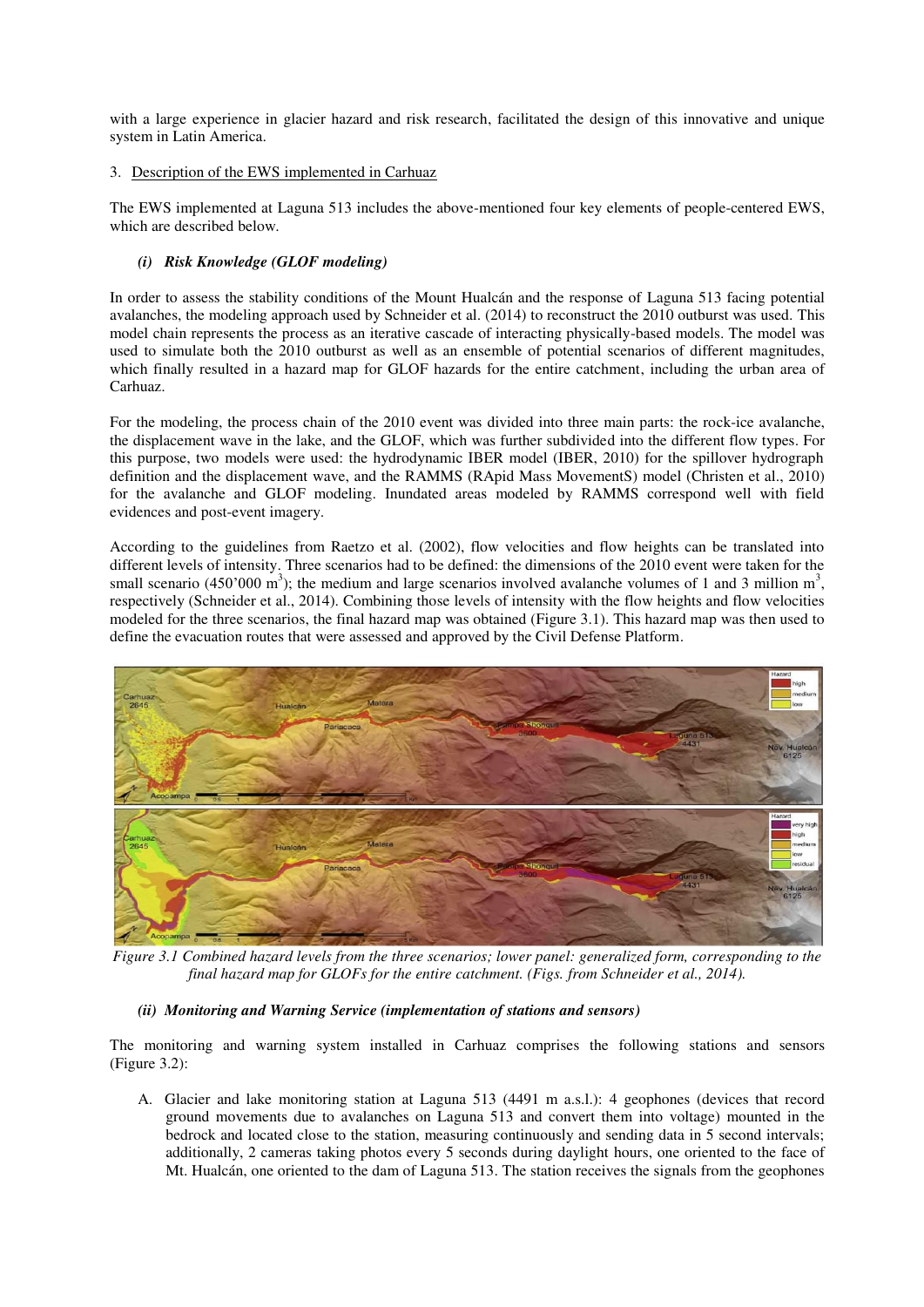and the cameras, as well as from the station at Pampa Shonquil, stores them in a data logger and broadcast them to the repeater station.

- B. Hydro-meteorological monitoring station at Pampa Shonquil (3600 m a.s.l.): it includes a pressure sensor installed in the Chucchún River for monitoring river water level, as well as a meteorological station with sensors for measuring air temperature and humidity, precipitation, wind speed, and solar radiation. It stores the information in a data logger and sends the signal to the station at Laguna 513, since there is no direct view contact with the repeater station (C).
- C. Repeater station (3189 m a.s.l.): for transferring the signal from the Laguna 513 station to the Data Center (D). It receives the signals from the station at Laguna 513 and broadcast them to the Data Center in Carhuaz.
- D. Data Center, located in Carhuaz in the building of the municipality (2640 m a.s.l.): it receives all information collected by the monitoring stations in real time. With this information, the mayor can take the decision to evacuate the population. It consists of a receiving antenna, a screen with real-time data access and a server for data storage; the infrastructure for launching alarms is not yet implemented.
- E. Warning station located in the community of Pariacaca (3053 m a.s.l.): this station consists of monitoring equipment that allows the community to view real-time data of the Laguna 513. This station has two sirens that are activated from the Data Center (D) when a GLOF is confirmed.

All stations are equipped with solar panels and batteries for energy generation and storage, have a mast where most of the instruments are fixed, a concreted and lockable box for the electronic equipment, and a protection fence. Energy availability is a critical and limiting factor, in particular at the station at Laguna 513, because the peaks of the Cordillera Blanca experience a much higher frequency in cloud coverage that regions further away from the main peaks. For preventing data loss and interrupted access in case of black outs, emergency power batteries are available in the building of the municipality.

While the geophones are the principle instruments to register a potential GLOF trigger, the cameras are used as a backup as well as means for viewing the current situation; and, in particular during the test phase of the system, for relating geophone measurements to the magnitude of (avalanche) events. The pressure sensor in the riverbed at the Pampa Shonquil station adds redundancy to the system on the one hand; and, if calibrations measurements are taken, can be used for continuously monitoring the runoff. Next to the station at Pampa Shonquil there is a permanently manned hut of the wardens of the freshwater intake of Carhuaz. The warden is instructed to notify the authorities in case of an event, which is an additional and essential component of redundancy to the system.



*Figure 3.2 Top: the five stations of the EWS, arrows indicating the direction of the signal transfer. Background: topographic map from the Austrian Alpenverein and the GLOF hazard map (from Frey et al., 2014). Bottom, left to right: Station Laguna 513 (A), Station Pampa Shonquil (B), Station Pariacaca (E), Repeater station (C), Data Center (D) (Glaciares Project Photographic Archives).*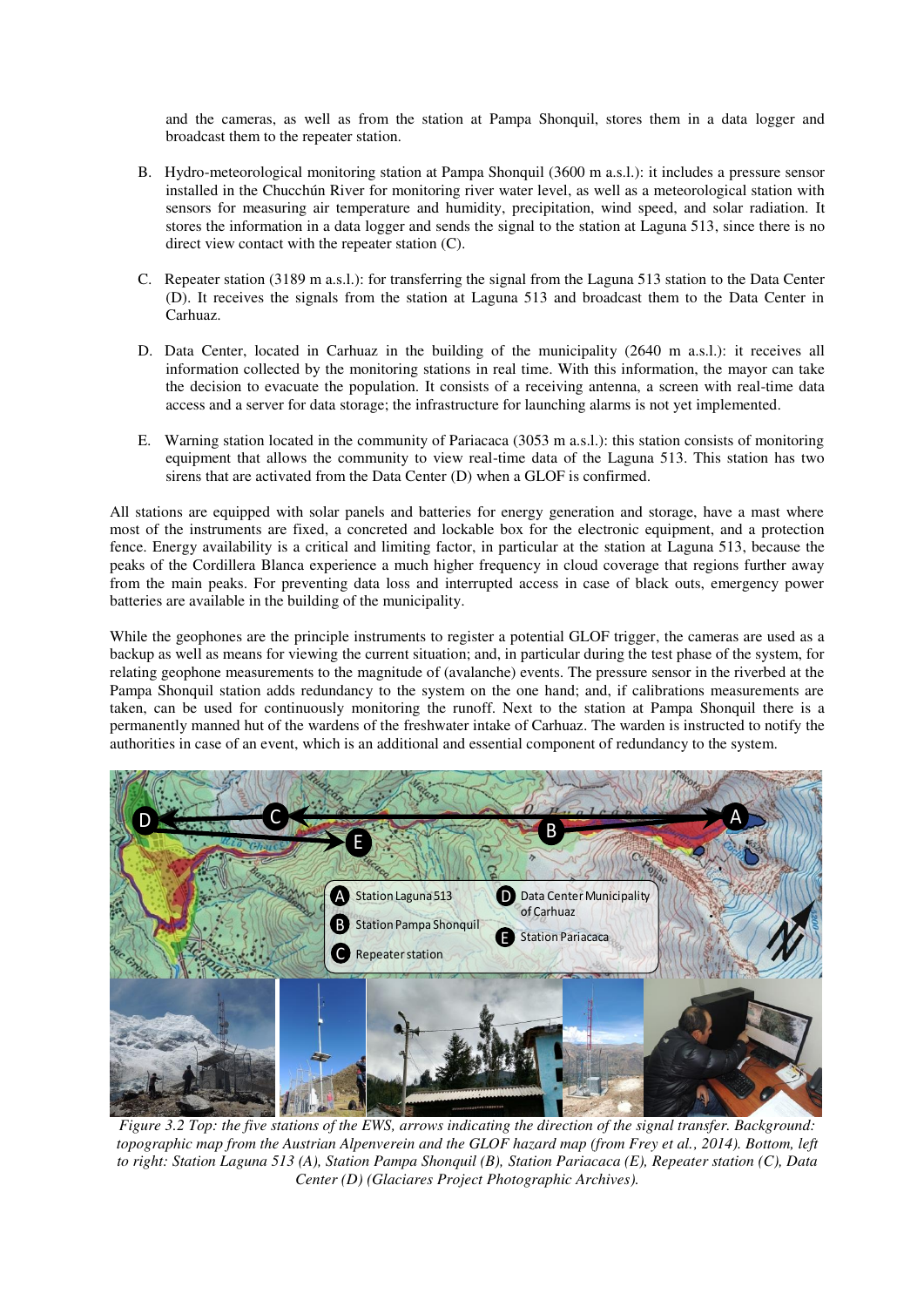#### *(iii) Dissemination and Communication (data management)*

All recorded data is stored first in the data logger at the respective station, then after data transmission (5 seconds intervals), on a server located in the data center and backed up on a cloud service. All the data can be assessed through a website to allow for real-time remote monitoring. In the data center itself  $-$  a dedicated office in the municipality of Carhuaz – a screen displays the data from this webpage continuously (24/7). The webpage is structured in nine sub-pages [\(Figure 3.3\)](#page-5-0): the last event for which the geophone data and several photos are shown from the moment when the geophone data exceeded the defined thresholds; the station Laguna 513 with the measurements of the geophones and small images taken by the two cameras and an indication of the charge level of the battery; the station Pampa Shonquil with the plots of the measurements of precipitation, humidity, radiation, temperature, pressure sensor, and wind speed and an indication of the charge level of the battery; the cameras showing the recent photos in higher resolution; an SMS warning module with the possibility to send out text messages manually to the registered cell phones; the alarm activation module; a data download sub-page with the possibility to download all archived dated for a selectable time range. The sub-page of the Pampa Shonquil station with the meteorological measurements is publically accessible, whereas the information on the other sub-pages is only available for registered persons from the involved authorities and the project team.



<span id="page-5-0"></span>*Figure 3.3 Interface of the webpage showing the geophone's registered data and the current images of the Laguna 513.*

While the monitoring and warning system was being designed and implemented, an action plan was elaborated in collaboration with the main stakeholders (the members of the Local Emergency Operation Center (COEL), the Civil Defense Platform, selected government members, and the mayor). The plan defines all actions to be taken according to different warning levels, as well as contact details (names and phone numbers) of responsible persons and their deputies. The definition of this action plan had to take into account local, regional and national laws, rules and guidelines.

If the measurements of one geophone exceed a defined threshold, an SMS is sent out to all involved persons automatically, telling to immediately check the EWS data online or in the data center. Subsequent steps have then to be taken according to the predefined action plan and based on the data available [\(Figure 3.4\)](#page-6-0). In this EWS, no alarm is launched automatically by the system. The thresholds of the geophones, used to activate the warning levels, are defined on the basis of a continuous data analysis which is currently being carried out jointly by different Peruvian and Swiss Institutes.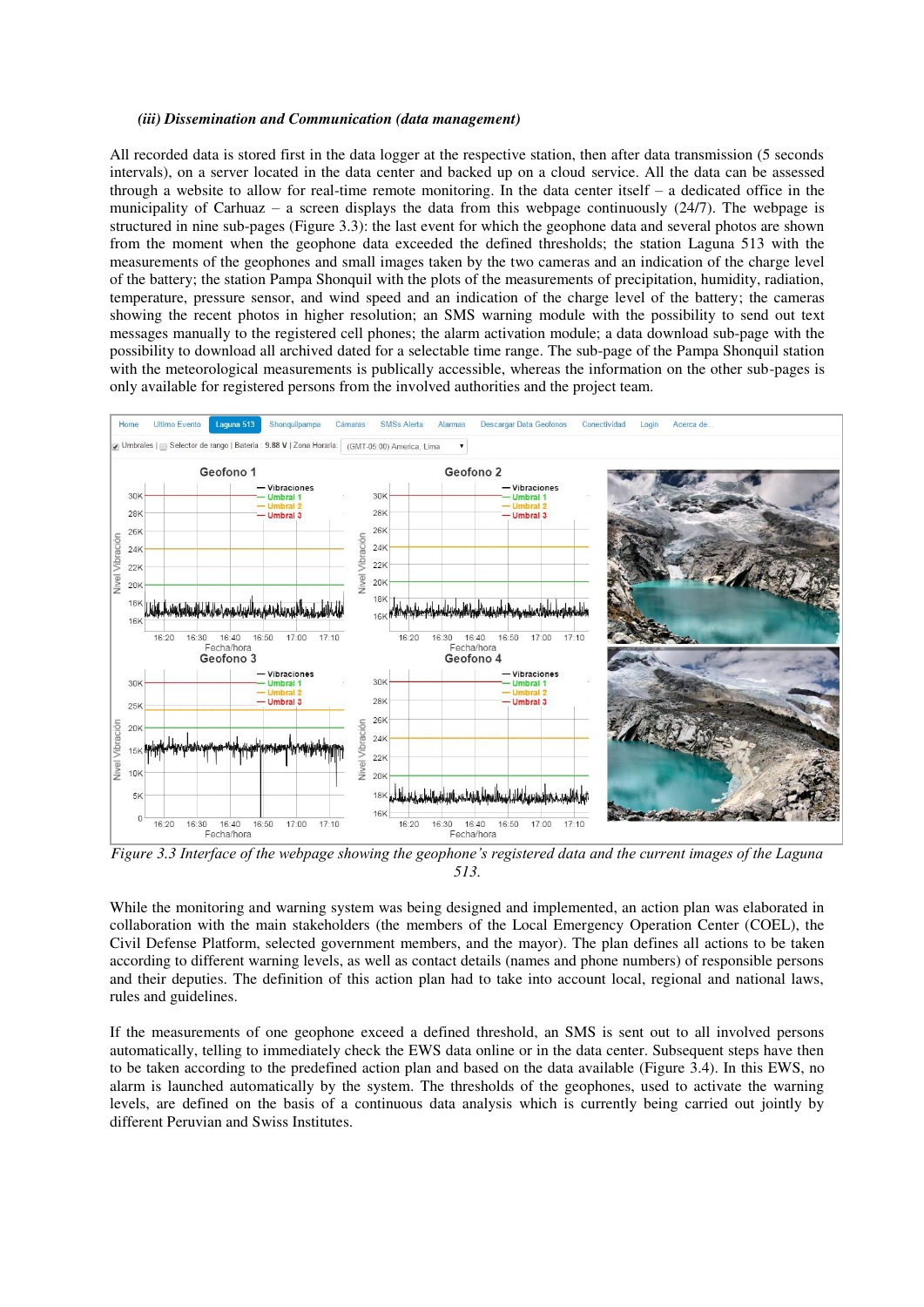

**PROCEDURE FOR MONITORING AND EARLY WARNING IN CARHUAZ**

<span id="page-6-0"></span>*Figure 3.4 Flowchart-type action plan for the different warning levels.*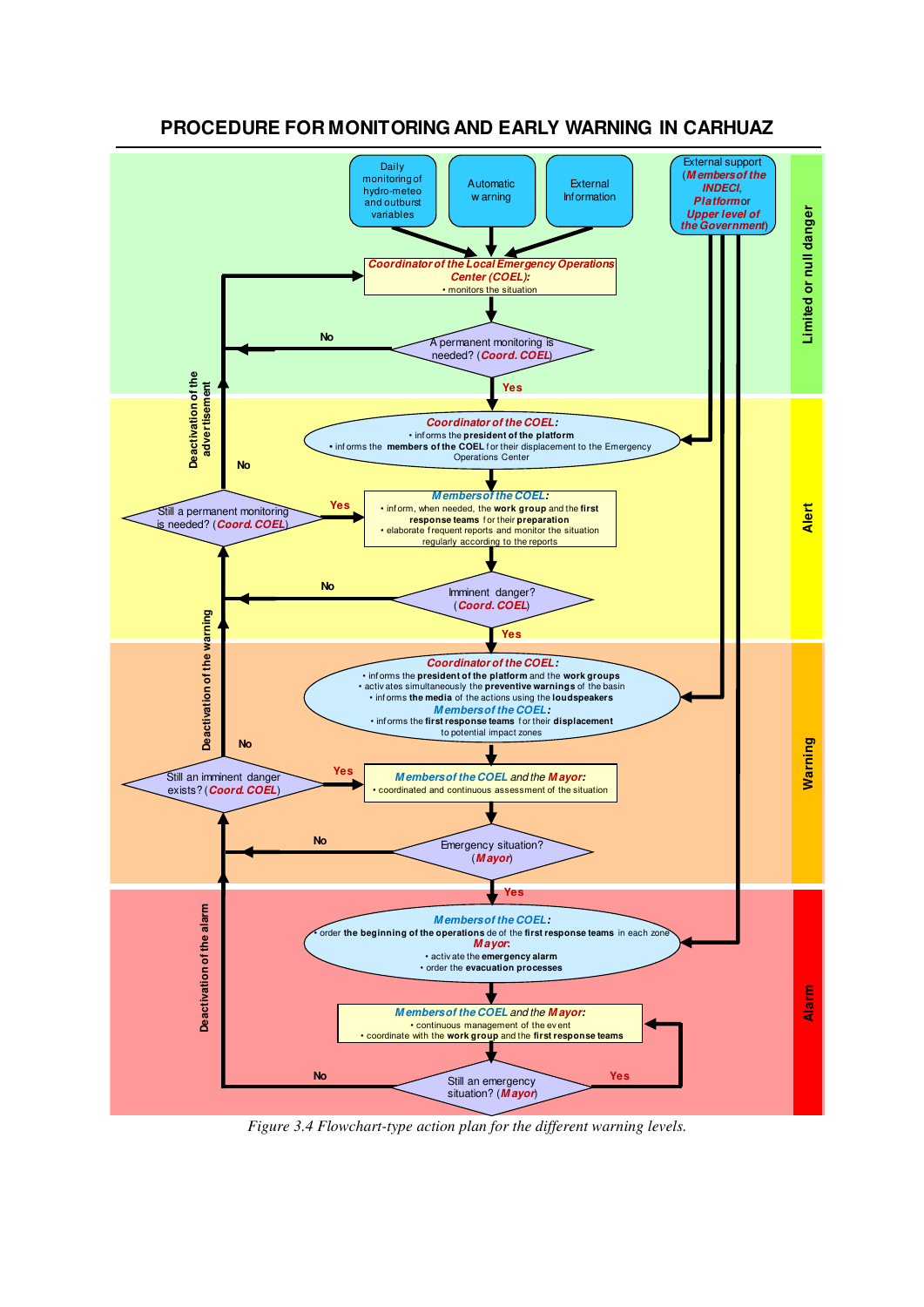#### *(iv) Response Capability (education and preparedness)*

It is important that potentially affected people adequately understand the goals and procedures of the EWS and share a common interest in these efforts. It is therefore crucial to inform and train the public and the involved authorities, both technically and socially. Each actor needed a different training, according to their responsibilities and capabilities. A process of institutionalization has been carried out for local authorities (Municipality of Carhuaz, Civil Defense) in order to increase efficiency (clear and transparent rules and simplified procedures for the implementation of risk management). It is also worth mentioning the work with the population with whom information and awareness workshops have been carried out about the real state of the danger they face. Carey et al. (2012) noted that when the population does not participate in the processes of risk management, they see the results as an imposition, causing them to resist management actions even though these will help them to save their lives.

To embody and apply learned lessons, test alarms and evacuation simulations are very effective means to train both authorities involved in the EWS and civilians (Frey et al., 2014). Such simulations can be used to not only expose the population to an evacuation under near-realistic conditions, but also to test the action plan and the decision process of the responsible authorities.

Civil response to the EWS is a key aspect when assessing its effectiveness and has been tested several times since its implementation, and emergency simulations are scheduled every year for the entire country. These practices are essential for improving authorities' knowledge of how well communities carry out the emergency procedures as well as to validate the feasibility of the evacuation routes derived from the hazard maps.

#### 4. Lessons learned and perspectives

This is the first EWS of its type implemented in Peru related to risks of glacier lakes, and as such it has been a source of important lessons (technical as well as institutional) which are important for the planning of subsequent systems.

During the progress of the project, positive aspects of the implementation of the EWS, main issues encountered as well as the working areas where supplementary efforts or new approaches are needed to accomplish the objectives were identified. Moreover, as the project "Glaciares 513" reached the end of its first phase, an external and independent evaluation of the project performance identified the strengths and weaknesses regarding the implementation and exploitation of the EWS according to the following five criteria: pertinence, efficacy, efficiency, impact and sustainability.

The main positive aspects are listed below:

- [1] *An overall positive assessment of its implementation*, even more so considering that the specialized focus on adaptation and risk management related to receding glaciers could have presented limitations. The efficacy of the project has been demonstrated as it has had the support and involvement of the population and the local authorities in activities related to glacier risk reduction (through the design and implementation of the EWS).
- [2] *A good reception of the project and the EWS* in the public and private sectors, academic and practical area, at the national, regional and local level. The workshops carried out by the leaders of the project had a positive impact on the main stakeholders involved in the GLOF's quandary in the region. Receptivity to the implementation of a EWS of the population has been crucial because without their participation its design would not have been possible.
- [3] *A good response to test alarms and evacuation simulations* performed during the past years. Population, local authorities and civil defense organizations assimilated the importance of established protocols and carried out them with good results, which shows that all stakeholders appreciate the utility of such a risk management tool.
- [4] *The installation of the technical part of the EWS* (sensors, stations, etc.) was executed with the support of local staff and was accomplished without major problems. Nevertheless, it is worth mentioning the lack of experience in Peru in maintenance and operation of such systems under high-mountain conditions, which had an effect on the correct operation of the proposed EWS.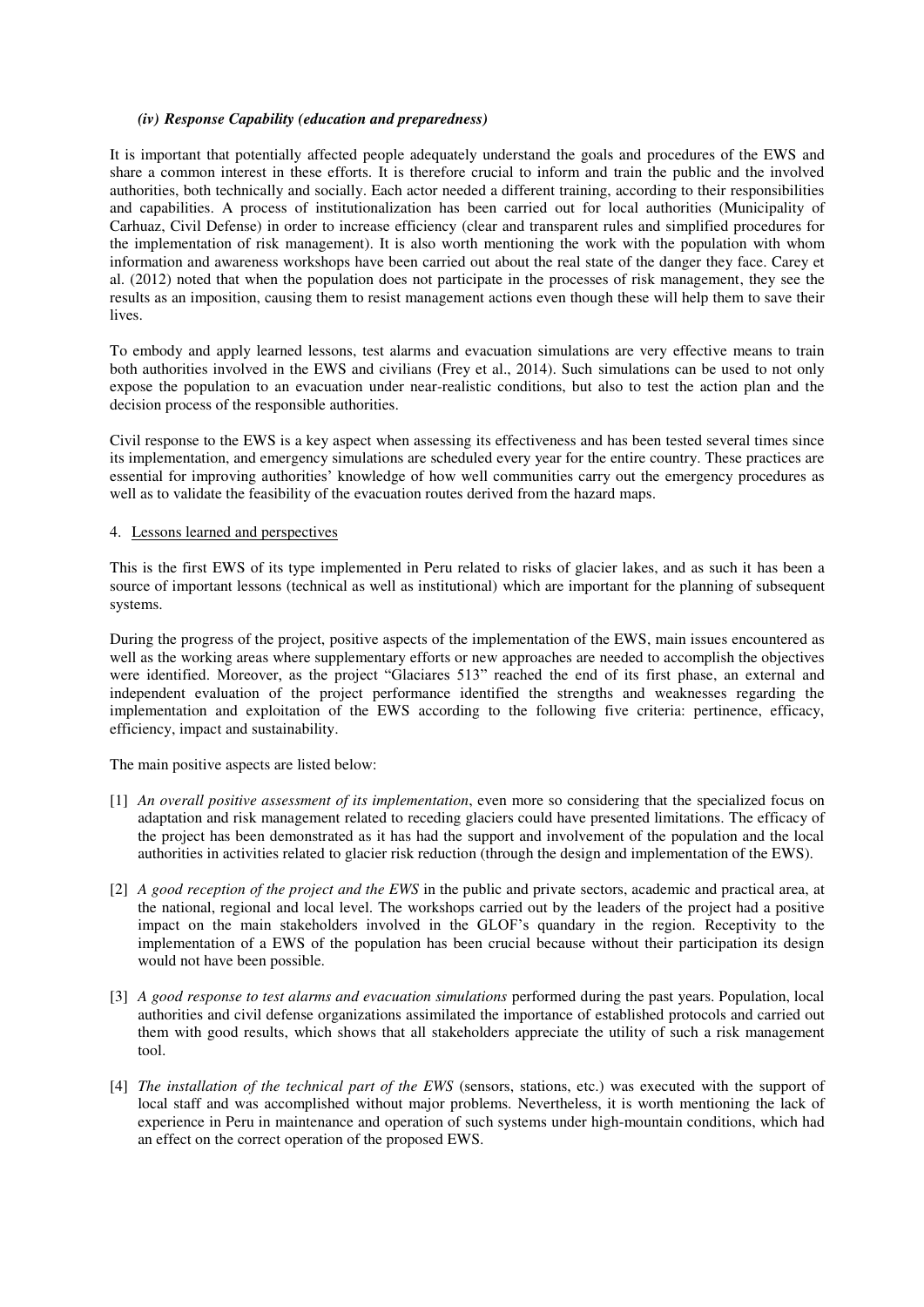Moreover, problems encountered and improvements to be accomplished, particularly those related to technical aspects of the EWS, are the following:

- [1] *Some communication difficulties* between the project partners and the final users of the system (i.e. the Municipality of Carhuaz). This represents an opportunity to reinforce the cross-wise strategies into communications, gender, monitoring accountability and transparency in the future.
- [2] *Key actors involvement* during the project activities. Several factors such as not all the key actors being involved since the beginning of the project, or the political changes in the local government of Carhuaz – resulted in a lack of comprehensive assessment of the social and political situation of the areas of intervention, and contributed to the delay in the process of implementation of certain activities and challenged the sustainability of the EWS.
- [3] *Recurrent technical problems in the EWS* causing a delay in its final operation. The proper operational functioning of the different components of the implemented EWS is highly challenging in such extreme conditions in high mountains. Several persistent technical problems (bad or null signal reception between the stations, failures due to lightning impacts, energy problems etc.) repeatedly disturbed the operation of the system. This has led to unexpected expenses, change of sensors and their disposition and a lack of data for defining warning thresholds for the geophones signals. A proper diagnosis of the problems and an integral correction of the system scheme were then needed.
- [4] *The alarm module of the system (sirens and their corresponding infrastructure, permanent surveillance in the Municipality, etc.) was not yet implemented*. This task was in the responsibility of the municipality of Carhuaz. It is planned to install one or two long-range sirens to cover the entire area of the city of Carhuaz. In addition, the system has the possibility to send out predefined text messages to district leaders in parallel to the acoustic alarm. The populated places further up in the catchment are not included in the acoustic alarm concept at the current stage. However, they could be included in the described SMS service, given the coverage of the signal.
- [5] *Geophones' thresholds for the activation of the different warning levels are not yet defined*. At the end of the first phase of the project the system was not yet fully operational (even if it has been tested on several occasions) because the thresholds for the geophone measurements described above that indicates when a warning level is activated were not stablished yet. In this test phase, three different thresholds were to be defined to make sure that smaller events got registered as well (lowermost threshold) and to have a direct indication of the size of the event, depending on only one, two, or even all three thresholds are overshot. For this, historical records of the geophones had to been taken into account, and data analysis had to be applied to them as well.
- [6] *Further involvement of other technical fields such as electronic engineering is required*. The multiple technical problems identified in the EWS, most of them caused by unexpected power source issues and deficiencies on the sensors and transmission devices, could have been solved or even avoided if an initial well-designed scheme had been elaborated which relates back to missing local experience. This could also lead to a more participative role of universities and/or research platforms on the conception and design of this (or other) EWS, benefiting both the technical aspects of the project and potential research initiatives.
- [7] *Towards a multi-purpose project*. When assessing the scope of the EWS in the context of the "Glaciares 513" project, a broader perspective of adaptation to effects of climate change results in an integration of risk reduction and water resource management in the light of dwindling water resources from shrinking glaciers. Multi-purpose projects have the objective to integrate both perspective and thus generate multiple benefits. For the "Glaciares 513" project, a set of complementary measures were considered and are currently under evaluation with different government institutions: the construction of an additional tunnel system through the bedrock dam 30 m lower than the existing ones, with the possibility to control the discharge and further reduce GLOF risk and create reservoir capacity to release water during the dry season; a monitoring of slope stability in the surrounding of the lake with space borne radar interferometry (InSAR); or further climate change adaptation measures supported by local communities.

The identification of strengths and deficiencies is of importance since this pilot experience is currently used as a major reference for similar EWS at the national scale in Peru. A second phase of the project, called "Glaciares+ - Risk Management and the Productive Use of Water from Glaciers", started in November 2015 and will complete and provide continuity to the various processes still in progress from first phase (especially the implementation of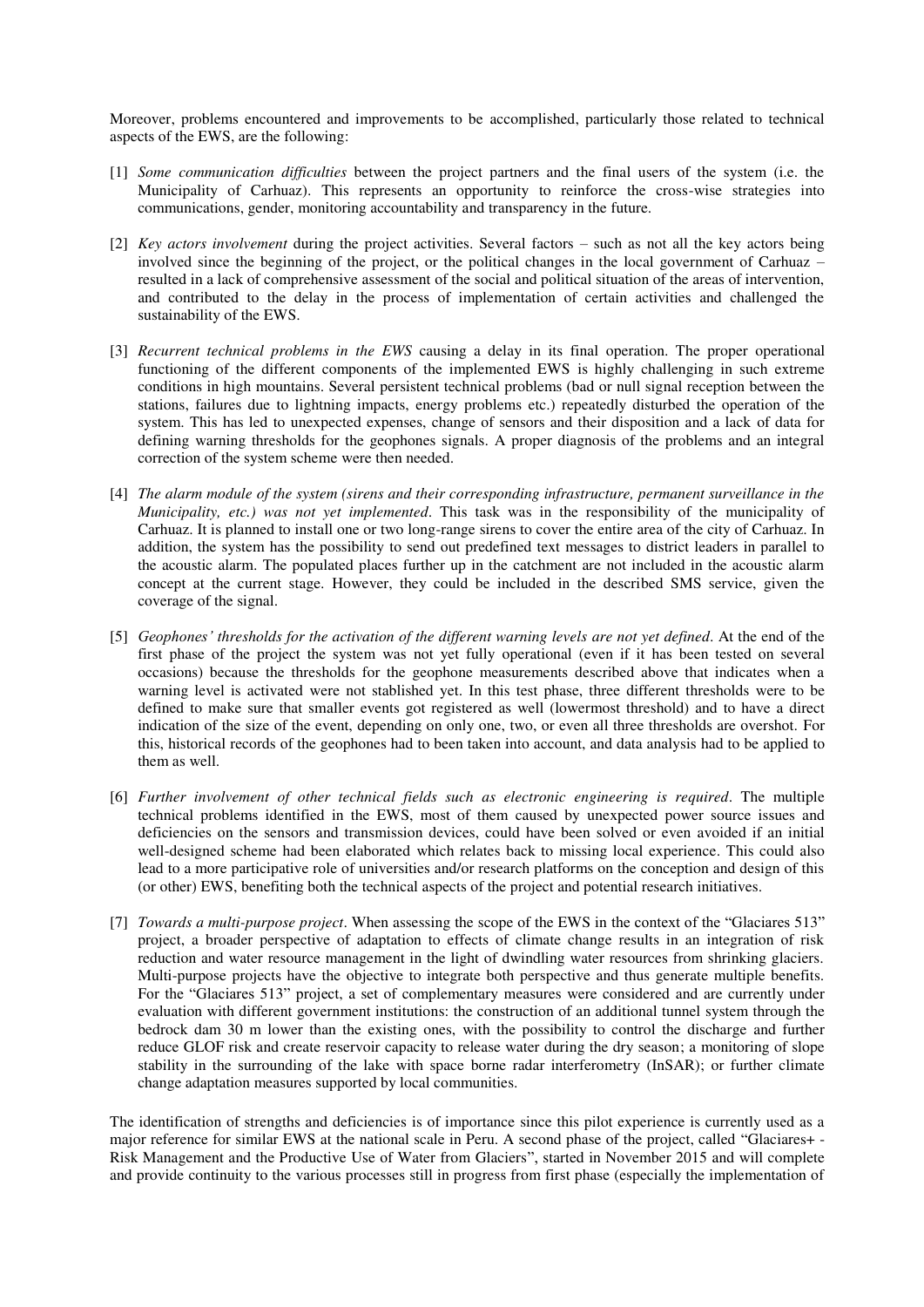adaptation measures to the EWS) while support to further EWS in other catchments will be provided. In order to overcome the difficulties encountered during the "Glaciares 513" project, this second phase aims to strengthen public management related to the issue of GLOFs, stress the legal framework as well as the planning, implementation and monitoring of this kind of project.

The appropriate identification of technical, social or institutional aspects to be improved is going to entitle the main leaders in the design of more robust, efficient and resilient projects related to glacier's risk management.

### 5. Conclusions

In the context of the project "Glaciares 513", an early warning system has been designed and implemented at Laguna 513 of the Cordillera Blanca (Ancash, Peru). The main objective was to provide the potentially affected communities with an integrated tool to reduce GLOF related risks, most importantly to avoid any loss of live. The presented EWS is a non-structural measure, lowering the risk by reducing the damage potential through evacuation of the population in case of an outburst. It was elaborated according to international and national standards, and consists in the four standard components of an EWS: **(i) Risk Knowledge** through the modeling of GLOF events and the elaboration of hazard maps, following international standards (cf. Schneider et al., 2014); **(ii) Monitoring and Warning Service**, with the physical components of the system, that is the ensemble of sensors, stations, and broadcasters that detect and transmit hazard parameters to generate warnings in a timely fashion; **(iii) Dissemination and Communication**, through the establishment of an action plan and protocols for the management of the information generated during the detection of potentially hazardous events; **(iv) Response Capability** of affected population, carried out through educational programs and the performance of evacuation simulations.

In general, the EWS has had a positive impact on affected communities and a good reception by local authorities as well as social services and civil defense; the assimilation of the system by the main stakeholders has been satisfying.

However, this pioneer system faces some challenges, especially when it comes to the proper functioning of electronic components (such as sensors, signal broadcasters, batteries). As the system has not been working uninterruptedly for the past months, the lack of base data makes the definition of the geophone's warning alert thresholds yet difficult. More implication of other technical fields such as electronics is required to overcome these issues. Moreover, the involvement of key actors and the communication with them must be redefined.

By identifying these problems and weaknesses, a second phase has been outlined, in which a multi-purpose approach would enlarge the scope of the project and optimize the outputs. This second phase of the project ("Glaciares+, Risk Management and the Productive Use of Water from Glaciers") will complete and provide continuity to the various processes still in progress from first phase, especially the implementation of adaptation measures to the EWS. As a main outcome of this phase, the system needs to achieve full sustainability to guarantee that the processes and activities necessary for monitoring and reducing risk assets glacier are maintained over time, generating constant and permanent results.

#### **Acknowledgements**

The studies and works presented in this paper have been conducted under and with support by the "Proyecto Glaciares", funded by the Swiss Agency for Development and Cooperation (SDC), executed by CARE Peru, the University of Zurich, CREALP, Meteodat, Swiss Federal Institute of Technology Lausanne (EPFL), and local partners such as the Unidad de Glaciología y Recursos Hídricos, Autoridad Nacional de Agua (UGRH, ANA) and others such as the Ministerio de Ambiente, Peru (MINAM) and the National Park Service (SERNANP). We acknowledge the collaboration of several further colleagues of these institutions.

#### **References**

ANA (2014). *Inventario Nacional de Glaciares y Lagunas*. Huaraz: Autoridad Nacional del Agua.

Bulmer, M.H., Farquhar, T., (2010). Design and installation of a Prototype Geohazard Monitoring System near Machu Picchu, Peru. *Natural Hazards and Earth System Sciences, 10,* 2031–2038.